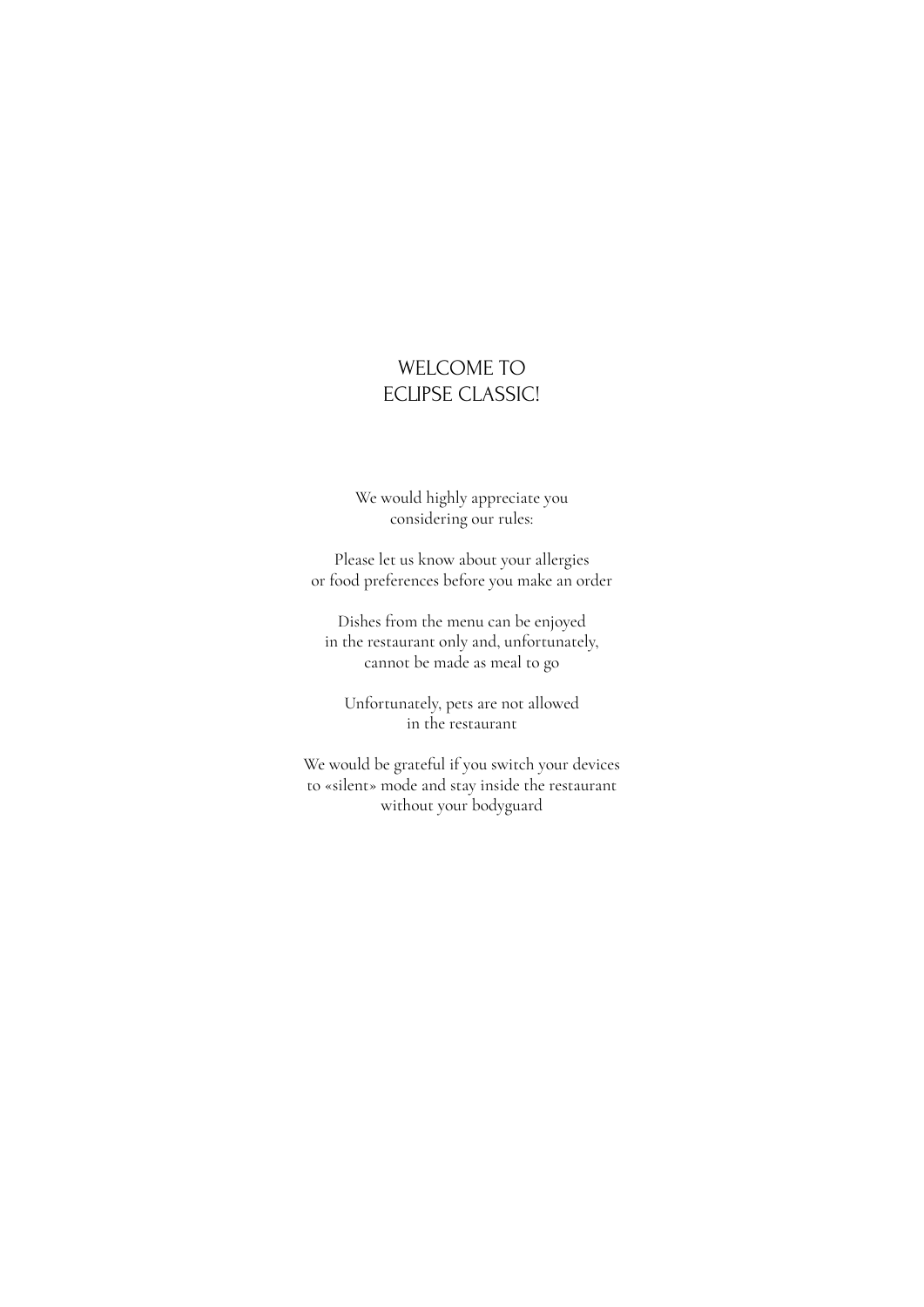## RAW

| Far Eastern scallops (1 p) | 950 |
|----------------------------|-----|
| Sea urchin (1 p)           | 460 |
| OYSTERS (1 p)              |     |
| Murotsu                    | 590 |
| Jolie                      | 590 |
| <b>Black Pearl</b>         | 590 |
| Yamakasi                   | 590 |
| Gillardeau                 | 610 |

# RAW FUSION

| Oyster with sour cream and black caviar               | I 190 |
|-------------------------------------------------------|-------|
| Oyster with artichokes and sea buckthorn              | 790   |
| Oyster with an apple and mustard                      | 680   |
| Scallop with citrus fruits and shiso                  | I 190 |
| Scallop with mango and pil pil pepper                 | I 190 |
| Urchin with a cream of carrots, oranges, and cardamom | 740   |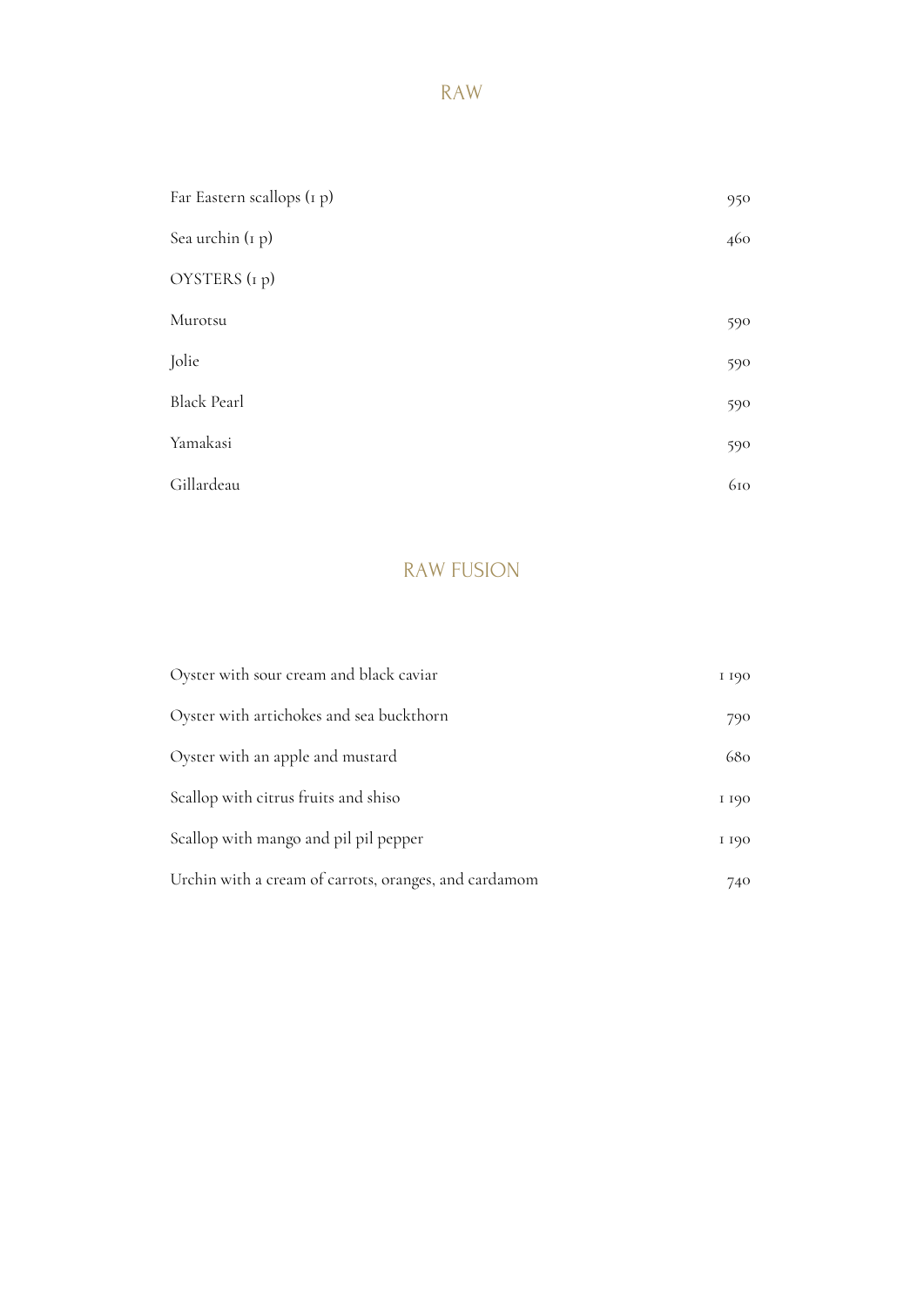## SET WITH ALIVE KAMCHATKA CRAB

AMUSE-BOUCHE

## ARTISAN BREAD

# SALAD WITH CRAB, BAKED STRAWBERRY AND GRAPES

## SPAGHETTI WITH OLIVES AND CRAB

## BAKED PHALANGES WITH WHITE ASPARAGUS

## PRE-DESSERT

## CHERRY AND COCONUT

## 30 000 ₽

## THE SPECIAL OFFER FOR THE SET IS A BOTTLE OF DOM PERIGNON BRUT 2012

25 000 ₽

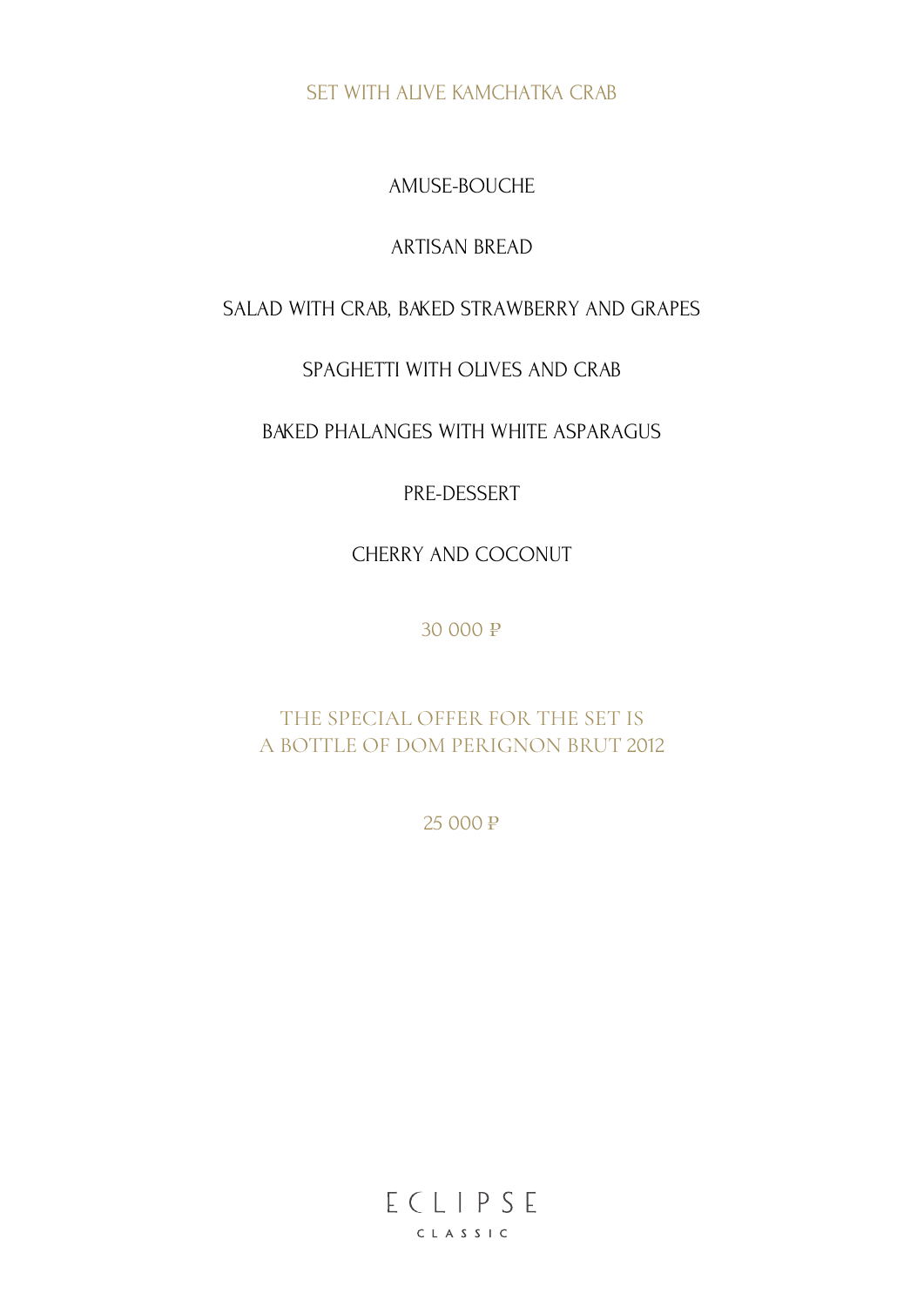# KITCHEN MENU

# COLD APPETIZERS

| Norwegian salmon tartare with strawberries, edamame,<br>and crispy sesame  | I 900 |
|----------------------------------------------------------------------------|-------|
| Beef tartare with caper leaves,<br>cream of spring onion and sweet paprika | 2 180 |
| Pate of duck heart with foie-gras,<br>balsamic and a blood orange jelly    | I IOO |
| Cold pheasant pie with chestnut liqueur and cream of blackberry            | 2 300 |
| Kamchatka crab with avocado, tomatoes and sage                             | 2 900 |
| Stracciatella with tomatoes, basil, and pine nuts                          | I 350 |

# HOT APPETIZERS

| Crispy brioche with foie-gras, forest berries and port wine | 2 900 |
|-------------------------------------------------------------|-------|
| Far Eastern scallop with cream of white asparagus           | 2850  |
| and fried hazelnut                                          |       |

# PASTA

| Ravioli with crab in saffron and quail yolk sauce                 | 2 9 5 0 |
|-------------------------------------------------------------------|---------|
| Tagliolini with smoked sturgeon, tomatoes and black caviar        | 3800    |
| Orso with ragu of simmered duck and fried almonds                 | 2 400   |
| Linguini with sauté of vongole with Provençal herbs in white wine | 2600    |
| Risotto with casserole of white mushrooms and cognac              | 2 100   |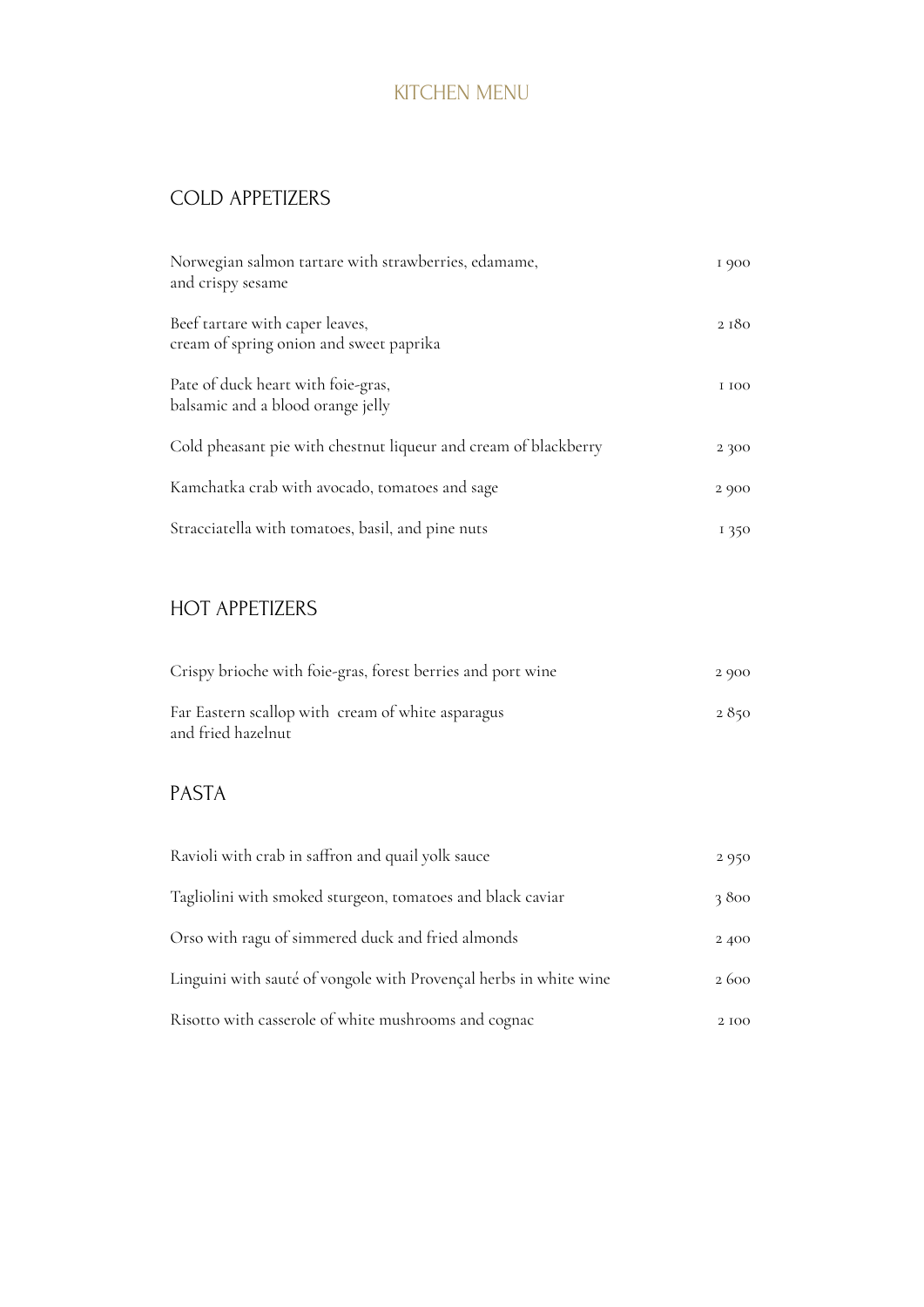## KITCHEN MENU

# SOUPS

| Norman soup with salmon and shrimps | I 400 |
|-------------------------------------|-------|
| Porcini cream soup with parmesan    | 980   |

# HOT MEALS

| Sole with lemons and champagne sauce                                     | 3850  |
|--------------------------------------------------------------------------|-------|
| Salmon with cream of watercress and artichokes                           | 3 100 |
| Simmered angler in the Sicilian style with asparagus<br>and potato cream | 3980  |
| Homemade chicken with porcini mushrooms and gratin                       | 1850  |
| Quail roll with foie-gras, potatoes and lingonberry sauce                | 2700  |
| Filet mignon with foie-gras, truffle and honey-baked sweet potato        | 4 400 |
| Wellington Beef with Wild Mushroom Cream Sauce<br>(for two)              | 6.200 |

## DESSERTS

| Medovik with beeswax, ryazhenka cream<br>and banana ice cream                                 | 950   |
|-----------------------------------------------------------------------------------------------|-------|
| Lychee mousse and grapefruit confit with a raspberry<br>and wild rose sorbet                  | I IOO |
| Vacherin with coconut, pineapple flambé, fresh mango with cilantro<br>and passionfruit sorbet | I 250 |
| Chocolate fondant with orange, Grand Marnier liqueur<br>with marzipan ice cream               | 950   |

 $E CLIPSE$ CLASSIC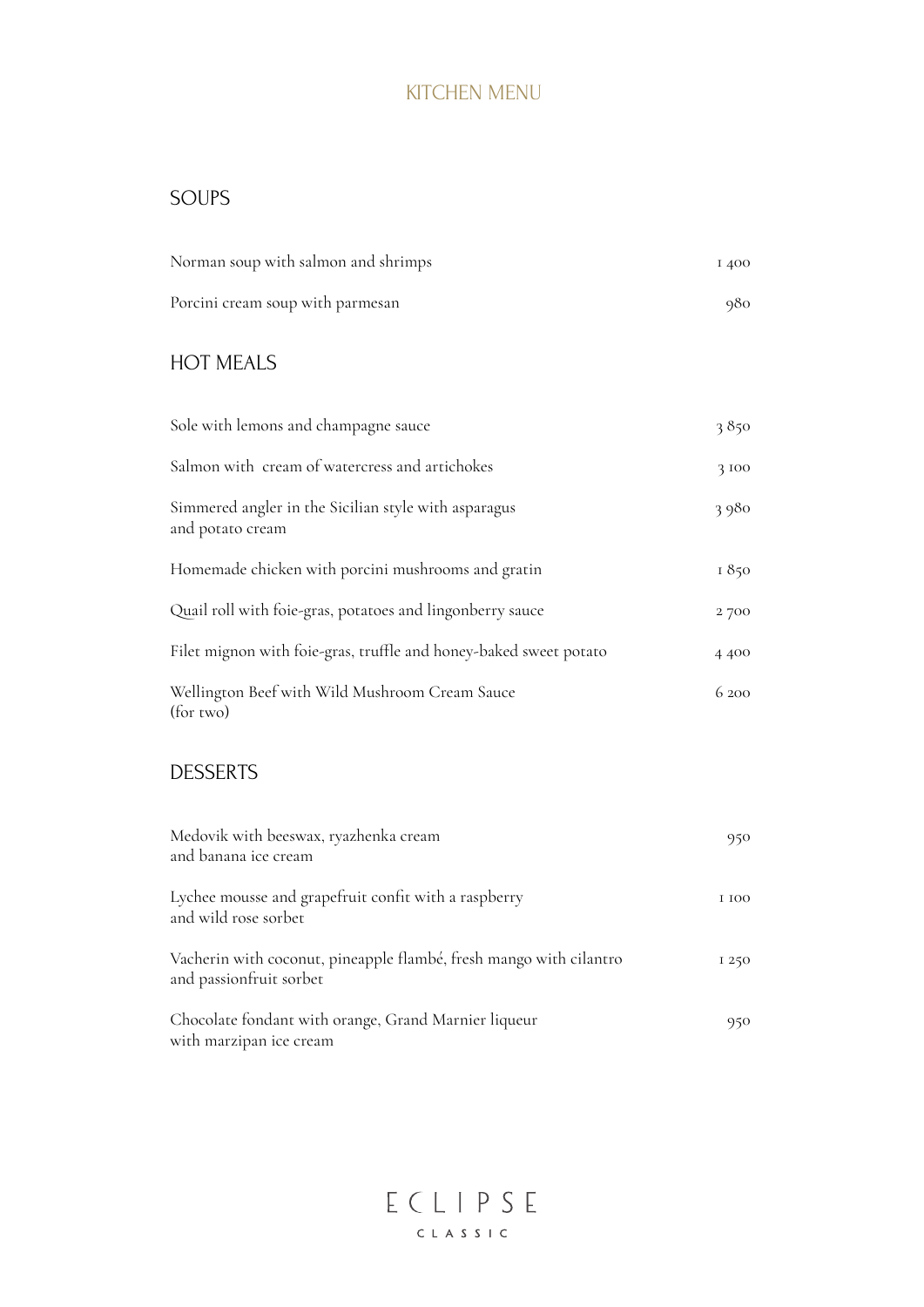#### SET «THE DARK SIDE OF MOON»

## AMUSE-BOUCHE

#### ARTISAN BREAD

2016 Drappier Rose de Saignee (Pinot Noir; Champagne; France)

#### BEEF TARTARE

2016 Pinot Noir Grosses Gewachs Heitlinger Königsbecher (Pinot Noir; Baden; Germany)

#### FOIE-GRAS MEDALLIONS

2009 Chateau Cantemerle Haut-Medoc (Cabernet Sauvignon, Merlot, Cabernet Franc; Bordeaux; France)

## BOLETE CREAM

2018 Pallazo della Torre Allegrini (Corvina, Corvinone, Molinara; Veneto; Italy)

### FILET MIGNON WITH TRUFFLE

2008 R. Lopez de Heredia Vina Tondonia Rioja Reserva (Tempranillo; Rioja; Spain)

#### PRE-DESSERT

Jamaican Rum Punch with honeysuckles and birch chaga

## MEDOVIK

22 500 ₽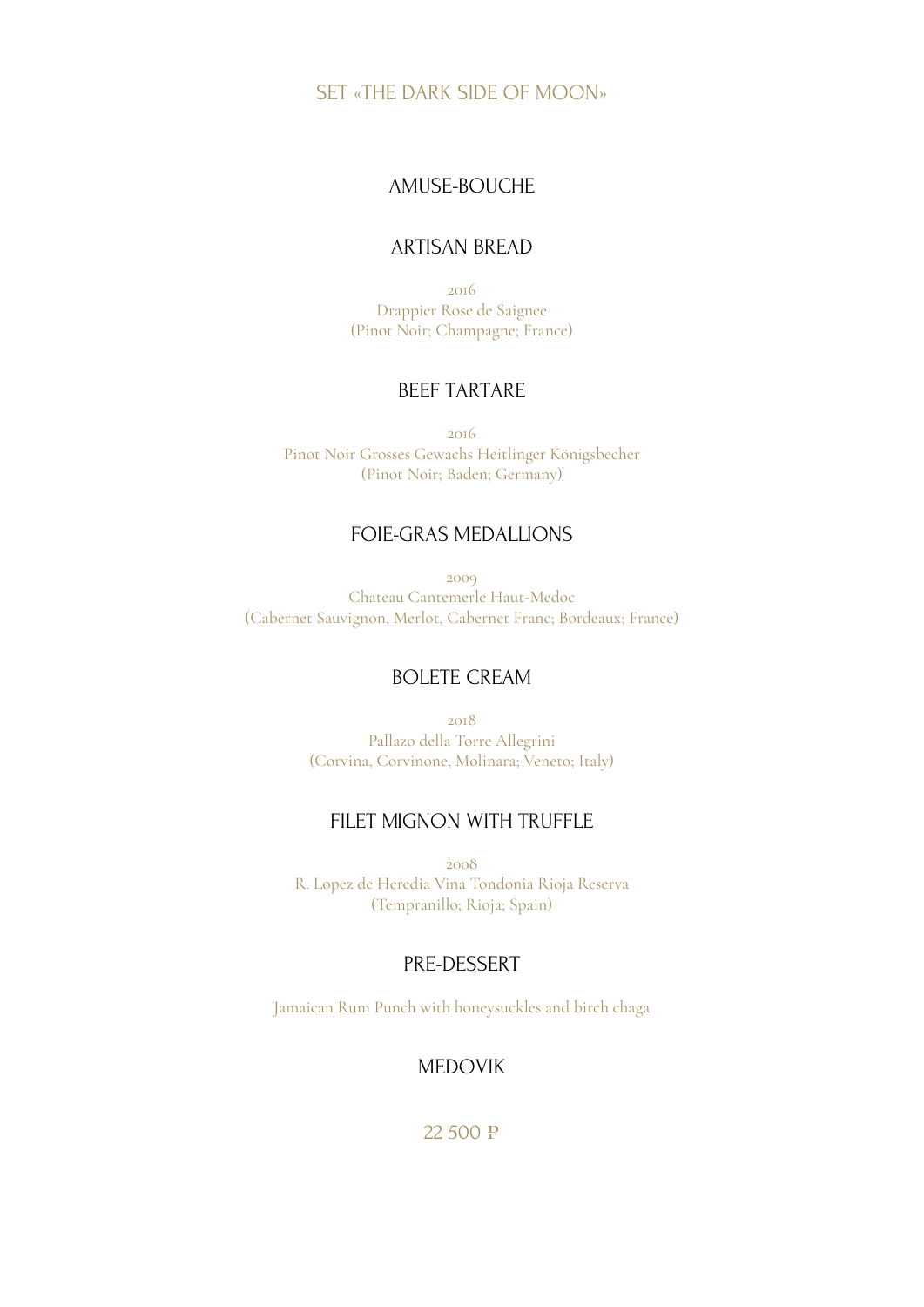#### SET «THE LIGHT SIDE OF MOON»

#### AMUSE-BOUCHE

#### ARTISAN BREAD

2006 Charles Mignon Leon Launois Cuvee Prestige Grand Cru Les-Mesnil Brut (Chardonnay; Champagne; France)

#### SALMON TARTARE

2017 Riesling Steinbuhel Malat (Riesling; Burgenland; Austria)

#### SEA SCALLOPS

2014 Chateau Carbonnieux Blanc (Semilion, Sauvegnon Blanc; Bordeaux; France)

#### NORMAN SOUP

2017 La Marimorena Albarino Sobre Lias Rias Baixas (Albarino; Galicia; Spain)

#### SOLЕ

2020 Vermentino Toscana Vento Terre di Talamo (Vermentino; Toscana; Italy)

#### PRE-DESSERT

Gin flower punch with chamomile tea and Sagan Dalya tea

#### LYCHEE-ROSE

#### 22 500 ₽

ECLIPSE CLASSIC